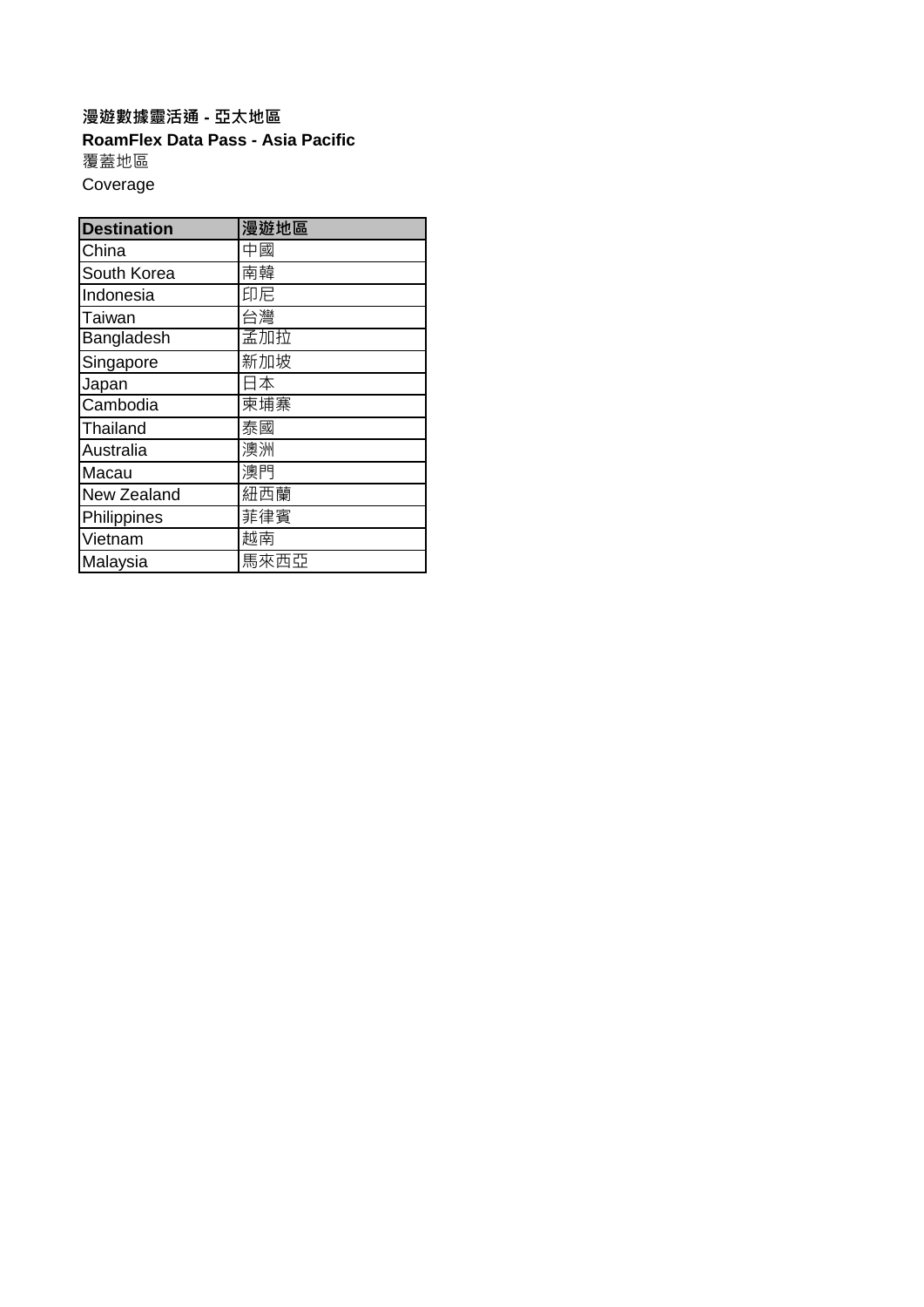## **漫遊數據靈活通 - 環球地區 RoamFlex Data Pass - Worldwide** 覆蓋地區 Coverage

| <b>Destination</b>       | 漫遊地區  |
|--------------------------|-------|
| China                    | 中國    |
| Macau                    | 澳門    |
| Taiwan                   | 台灣    |
| Australia                | 澳洲    |
| Indonesia                | 印尼    |
| Japan                    | 日本    |
| Malaysia                 | 馬來西亞  |
| New Zealand              | 紐西蘭   |
| Philippines              | 菲律賓   |
| Singapore                | 新加坡   |
| South Korea              | 南韓    |
| Thailand                 | 泰國    |
| Canada                   | 加拿大   |
| Hawaii                   | 夏威夷   |
| <b>US Virgin Islands</b> | 美屬處女島 |
| <b>USA</b>               | 美國    |
| Puerto Rico              | 波多黎各  |
| Albania                  | 阿爾巴尼亞 |
| Austria                  | 奧地利   |
| <b>Belarus</b>           | 白俄羅斯  |
| Belgium                  | 比利時   |
| Bulgaria                 | 保加利亞  |
| Croatia                  | 克羅地亞  |
| <b>Czech Republic</b>    | 捷克    |
| Denmark                  | 丹麥    |
| Estonia                  | 愛沙尼亞  |
| Faroe Islands            | 法羅群島  |
| Finland                  | 芬蘭    |
| France                   | 法國    |
| Germany                  | 德國    |
| Greece                   | 希臘    |
| Guernsey                 | 格恩西島  |
| Jersey                   | 澤西島   |
| Isle of Man              | 馬恩島   |